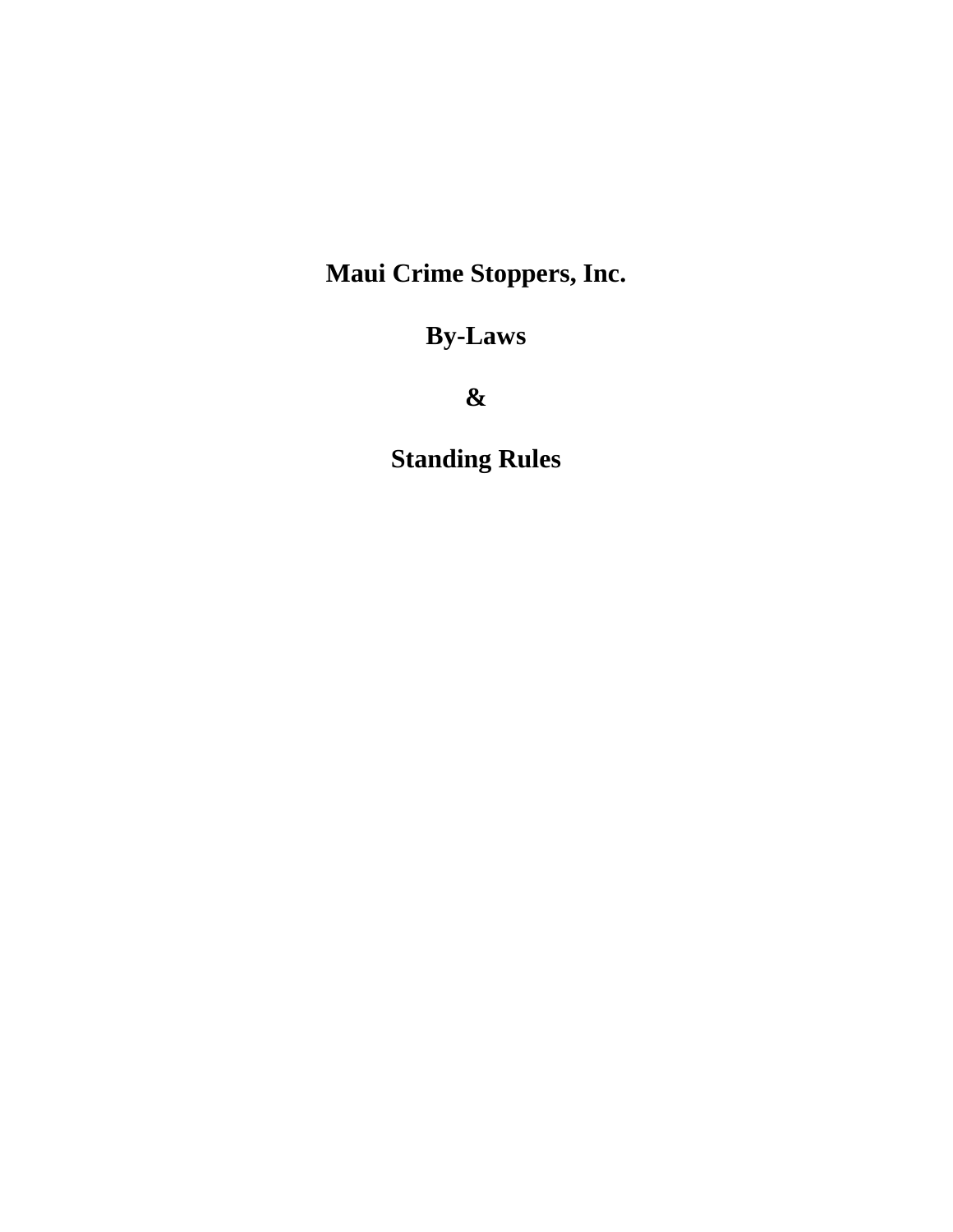## *INDEX*  **BY-LAWS**

| <b>ARTICLE I</b>   | NAME AND LOCATION PAGE 4                                              |        |
|--------------------|-----------------------------------------------------------------------|--------|
| <b>ARTICLE IA</b>  | PURPOSE PAGE 4                                                        |        |
| <b>ARTICLE II</b>  | MEMBERS NET PAGE 4                                                    |        |
| <b>ARTICLE III</b> | BOARD OF DIRECTORS PAGE 4                                             |        |
|                    |                                                                       |        |
|                    |                                                                       |        |
|                    |                                                                       |        |
|                    | B. Automatic Due to Delinquent Attendance PAGE 5                      |        |
|                    |                                                                       |        |
| <b>ARTICLE IV</b>  |                                                                       |        |
|                    |                                                                       |        |
|                    | Section 2. Special Meetings PAGE 6                                    |        |
|                    | Section 3. Quorum<br>PAGE 6                                           |        |
| <b>ARTICLE V</b>   | OFFICERS AND DUTIES PAGE 6                                            |        |
|                    | Section 1. Officers PAGE 6                                            |        |
|                    |                                                                       |        |
|                    | Section 3. Vacancies Manual Communication of the Section 3. Vacancies | PAGE 6 |
|                    | Section 4. Duties and Powers                                          | PAGE 6 |
|                    |                                                                       | PAGE 6 |
|                    |                                                                       | PAGE 7 |
|                    | C. Secretary                                                          | PAGE 7 |
|                    | D. Treasurer                                                          | PAGE 7 |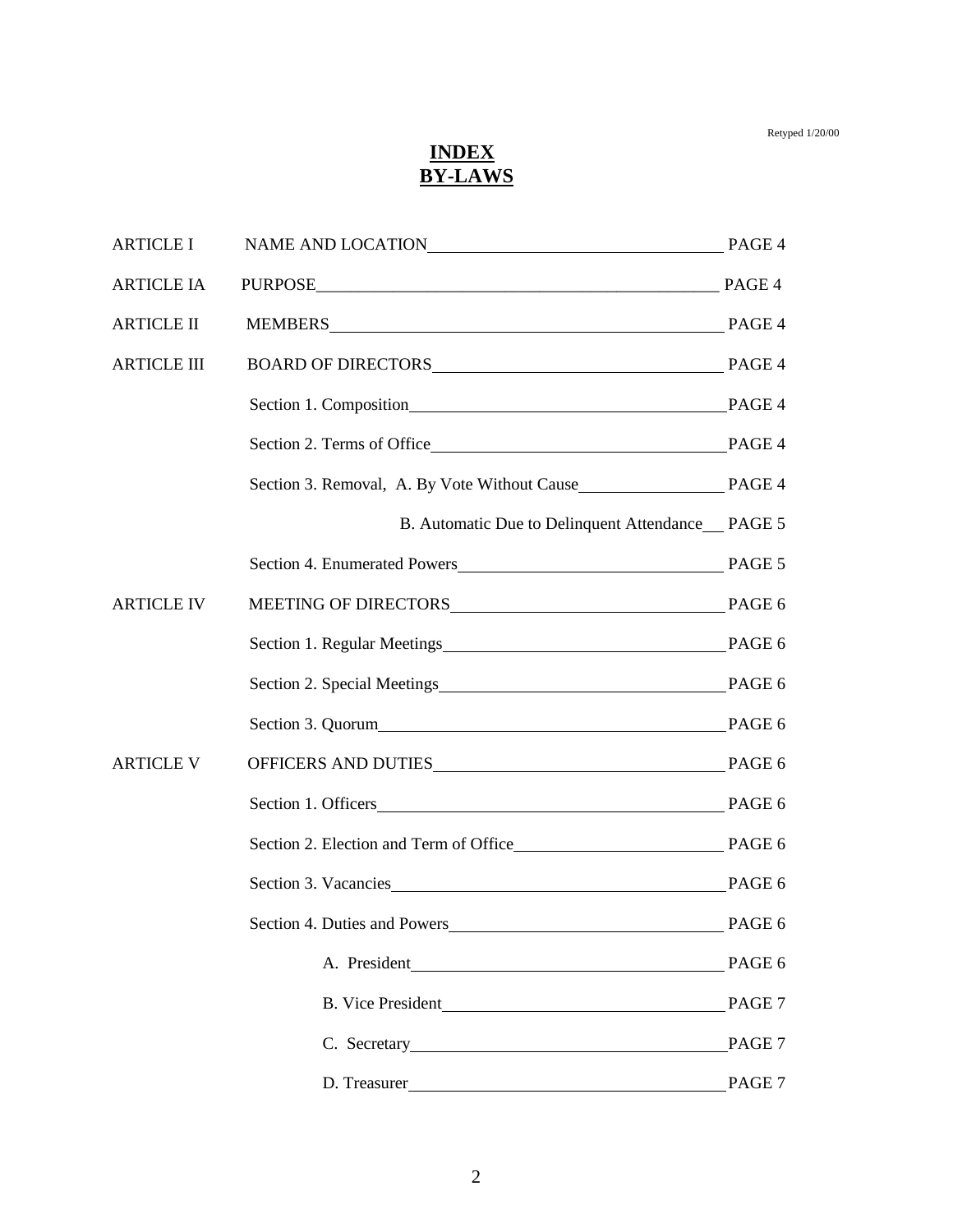| <b>ARTICLE VI</b>   |                                       |         |
|---------------------|---------------------------------------|---------|
|                     |                                       |         |
|                     |                                       |         |
|                     |                                       |         |
|                     |                                       |         |
| <b>ARTICLE VII</b>  |                                       |         |
|                     | Section 1. Nominations PAGE 8         |         |
|                     |                                       |         |
| <b>ARTICLE V111</b> | CONTRIBUTIONS AND DEPOSITORIES PAGE 9 |         |
|                     | Section 1. Contributions PAGE 9       |         |
|                     |                                       |         |
| <b>ARTICLE IX</b>   |                                       |         |
| <b>ARTICLE X</b>    | FISCAL YEAR NATION PAGE 9             |         |
| <b>ARTICLE XI</b>   | PARLIAMENTARY AUTHORITY PAGE 9        |         |
| <b>ARTICLE XII</b>  |                                       |         |
|                     | <b>STANDING RULES</b>                 |         |
| I.                  | AREAS COVERED BY CRIME STOPPERS       | PAGE 11 |

| 1. Then to the product of the control of the control of the control of the control of the control of the control of the control of the control of the control of the control of the control of the control of the control of t |         |
|--------------------------------------------------------------------------------------------------------------------------------------------------------------------------------------------------------------------------------|---------|
|                                                                                                                                                                                                                                |         |
|                                                                                                                                                                                                                                |         |
|                                                                                                                                                                                                                                |         |
|                                                                                                                                                                                                                                |         |
|                                                                                                                                                                                                                                | PAGE 12 |
|                                                                                                                                                                                                                                |         |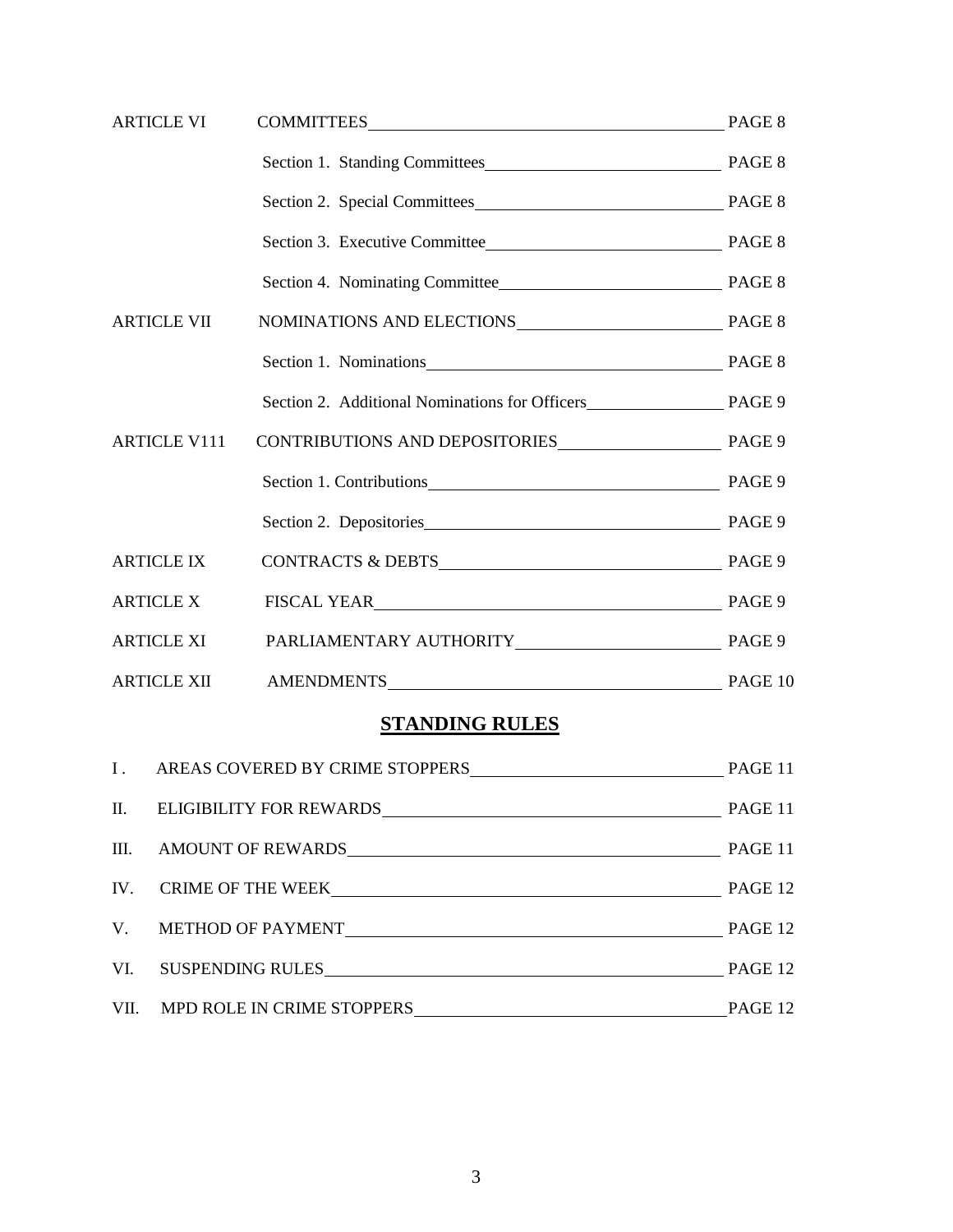## **By-Laws of Maui Crime Stoppers, Inc.**

### **ARTICLE I NAME AND LOCATION**

The name of the Corporation is : Maui Crime Stoppers, Inc., hereinafter referred to as "Maui Crime Stoppers." The principal office of the Corporation shall be at such place in the State of Hawaii as the Board of Directors shall from time to time determine. The principal address of the Corporation is PO Box 2580, Wailuku, Maui, but meetings of the Directors may be held at such places as may be designated by the Board of Directors.

#### **ARTICLE IA PURPOSE**

The organization's purpose is: Educational and to promote the general welfare of the community by assisting the Maui County Police Department in the apprehension and conviction of criminals, by creating public awareness and motivating citizens to cooperate with the Maui County Police Department and other law enforcement agencies, and by providing funds for rewards and awards for such cooperation. (amended/added 8/20/02)

#### **ARTICLE II MEMBERS**

The Board of Directors shall comprise the members of Maui Crime Stoppers, Inc.

# **ARTICLE III BOARD OF DIRECTORS**

**Section 1: Composition**: The number of Directors comprising the Board of Directors shall be fifteen (15), and initially shall be those persons named in the Articles of Incorporation. The number of Directors comprising the Board may be changed from time to time by amendment of these By-Laws within the limits fixed by the Articles of Incorporation. No member shall receive any compensation for serving on the Board. (Amendment adopted 1/1/90 changing number from 21 to 15).

**Section 2: Terms of Office**: A term of office shall normally be for three (3) years. Terms shall begin at the close of the annual meeting and may be for one (1), two (2), or three (3) years, the objective being, insofar as practical, to have no more than one-third  $(1/3)$  to one-half  $(2)$  of the directors replaced at any one time.

#### **Section 3: Removal (Amended 6/18/91, RESOLUTION NO. 2 )**

**A. By Vote, Without Cause**. A Director may be removed at any time, without necessity of establishing a cause upon the vote of two-thirds (2/3) of Directors attending any regular or special meeting where a quorum is established. Written notice that such matter will be brought before the Board for a vote shall be sent to all Directors at least five (5) days prior to the meeting date. The Director sought to be removed by vote may attend the meeting, may be heard, but shall not vote, and his or her presence shall not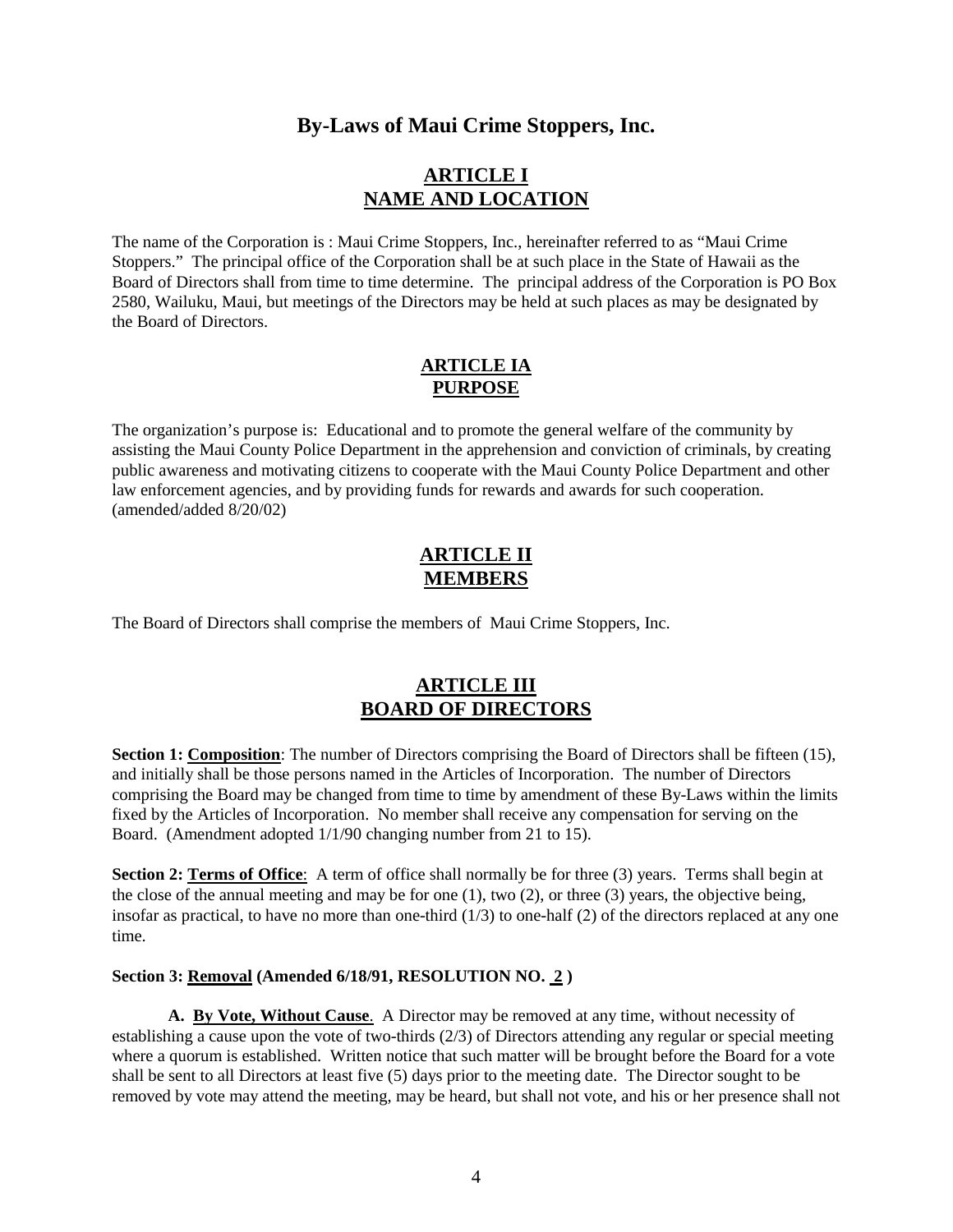be counted in establishing a quorum.

**B. Automatic, Due to Delinquent Attendance**. A Director who fails to attend three (3) consecutive meetings of the Board, whether a regular or a properly called special meeting, or, a Director who fails to attend at least two (2) regular or special meetings during any four (4) month period shall be deemed subject to an automatic removal from the Board, without the necessity of vote. Immediately following the date of the regular or special meeting which was not attended by the offending Director, and which absence subjects that person to removal under this sub-section, the Secretary shall mail notice to the offending Director that his or her removal will become effective at the next regular or special meeting of the Board unless that person files with the Secretary, at least five (5) days prior to the date of such meeting, his or her written request for reinstatement.

(1) For purpose of this sub-section, an absence shall not be counted if the absent Director, prior to the meeting being called to order has informed the Secretary or any Director who attends that meeting of his or her intention not to attend. In such case the Secretary shall note in the minutes that the absent Director was excused.

(2) If the offending Director fails to timely file a written request for reinstatement, his or her term shall automatically terminate as of the date of the next regular or special meeting following the meeting that the offending Director did not attend. The Presiding Officer shall declare that the offending Director's term is terminated, and the vacancy shall be filled in the manner prescribed in these by-laws.

(3) If the offending Director timely requests reinstatement in the manner specified, at the meeting where such issue is to be considered, the Board shall vote on whether to accept or reject the request. The issue shall be decided by a majority vote. The offending Director may attend the meeting where his or her request is to be considered, may be heard, but shall not vote on the issue, nor shall his or her presence be considered in establishing a quorum.

**Section 4. Enumerated Powers**: In managing the affairs of Crime Stoppers, the Board shall specifically have, but not be limited to, the power to:

A. Adopt standing rules.

B. Employ individuals

C. Procure and maintain liability insurance to protect its members in the performance of their duties, and hazard insurance to protect Crime Stoppers property.

D. Procure and maintain bonds for persons having custody of funds.

E. Authorize disbursement of funds.

F. Take any action or do any thing as empowered by the Articles of Incorporation.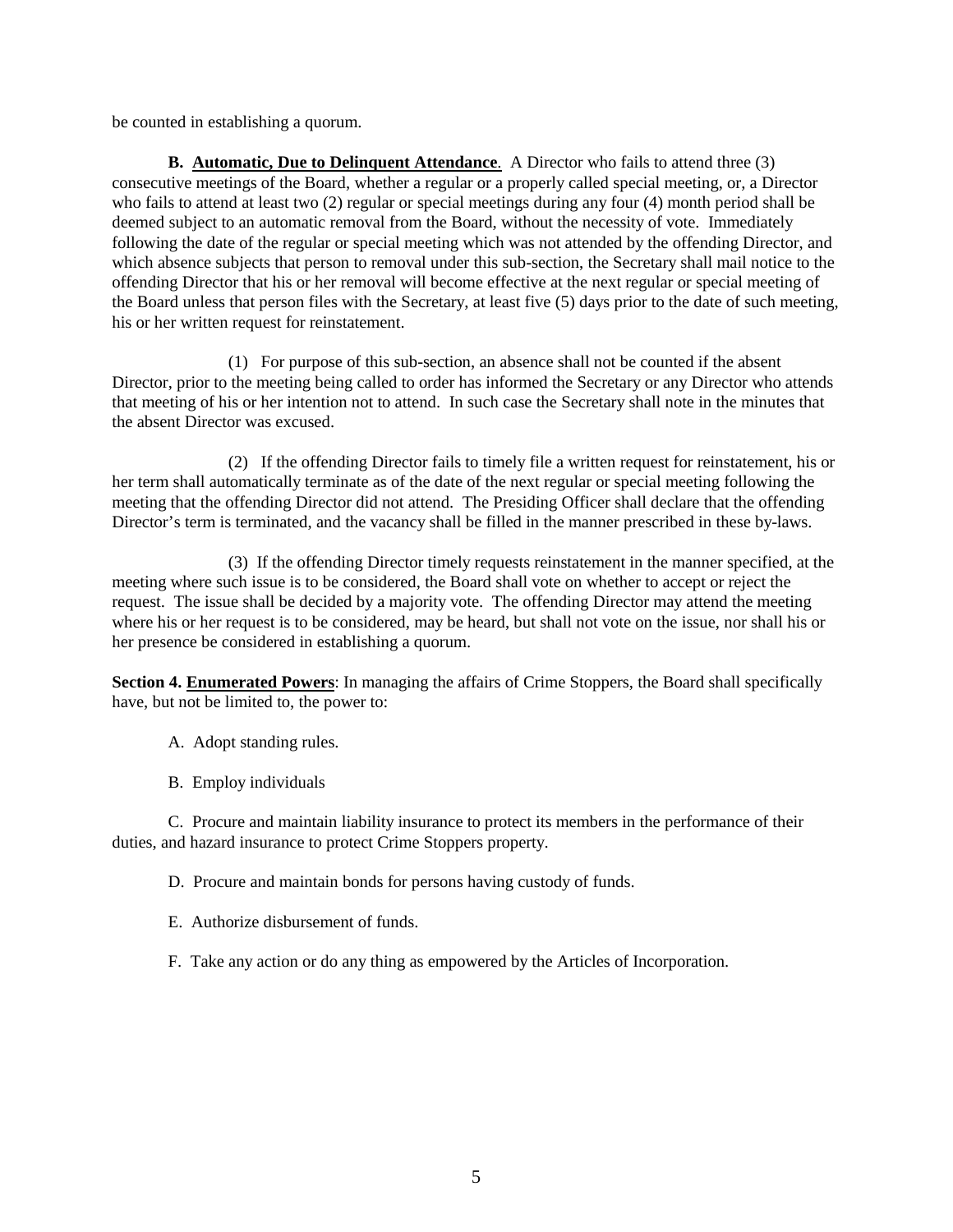## **ARTICLE IV MEETING OF DIRECTORS**

**Section 1: Regular Meetings:** The Board of Directors shall meet monthly unless such monthly meeting is deemed unnecessary by the President.

**Section 2: Special Meetings**: Special meetings of the Board of directors may be called by the President with at least twenty-four (24) hours notice, or by any four (4) Board members with at least five (5) days of written notice. Such notice by the President or at least four Board members shall include a statement of the purpose of the meeting as well as the date, time and location of the special meeting.

**Section 3: Quorum**: A majority of members of the Board of Directors then fixed by these By-laws, excluding vacancies shall comprise a quorum for the purpose of conducting business; provided, however, not less than one-third (1/3) of the number of Directors then fixed by these By-laws, including vacancies shall be necessary to comprise a quorum.

**Section 4: Annual Meeting** The Annual Meeting will be held in May each year with the slate of new officers to be voted on at this meeting.

## **ARTICLE V OFFICERS AND DUTIES**

**Section 1: Officers** The officers of Crime Stoppers, who shall be Directors, shall be the President, the three Vice-Presidents, the Secretary, and the Treasurer, and such other officers as the Board may elect from time to time to carry out the affairs of Crime Stoppers.

**Section 2: Election and Term of Office**: All officers shall be elected by the Board of Directors and shall serve until their successors are elected. One person may hold more than one office. All officers shall be subject to removal at any time with cause by the Board of Directors. The Board of Directors may, in its discretion, elect acting or temporary officers and may limit or enlarge the duties and powers of any officer elected by it.

**Section 3: Vacancies** A vacancy shall be filled by ballot vote of the Board from a slate presented by the nominating committee. The officer elected shall serve for the remainder of the term of the member he or she replaces. No name shall be placed in nomination without the consent of the nominee.

**Section 4: Duties and Powers**: The officers shall perform the duties and exercise the powers prescribed by the Articles of Incorporation, these By-Laws, the parliamentary authority adopted herein and those assigned by the Board or which normally pertain to the office. These duties and powers shall include but not limited to the following;

#### **A**. **The President shall**:

- (1) Be the principal officer of Crime Stoppers.
- (2) Preside at all meetings of the Board of directors and the Executive Committee.
- (3) Co-sign all checks, promissory notes and contracts.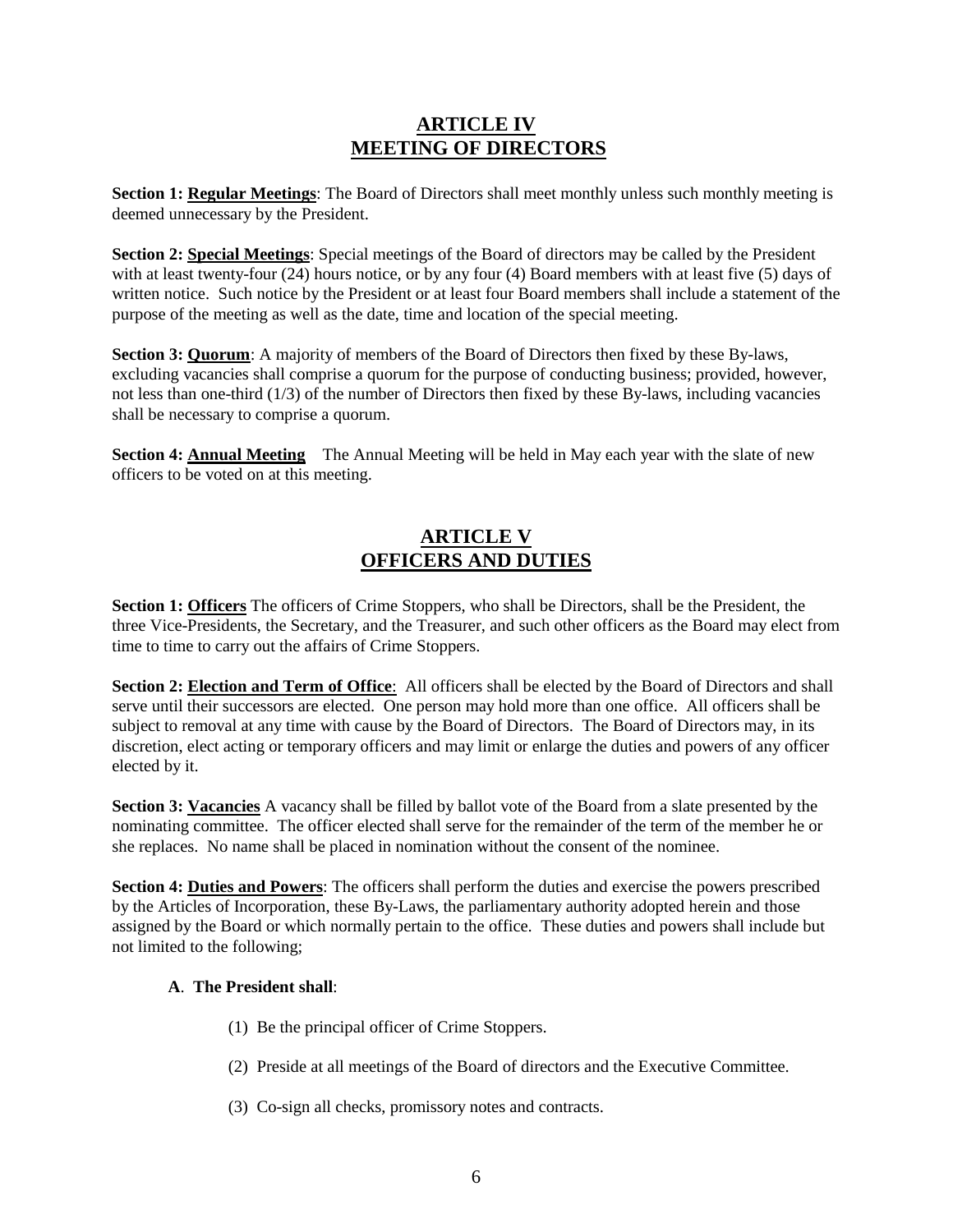(4) Appoint standing committee chairpersons and members, except for the nominating committee, and create special committees and appoint chairpersons and members thereof as the need arises.

(5) Be an ex-officio member of every committee except the nominating committee.

**B**. **The Vice-Presidents** shall, in the order designated by the President of the Board of Directors:

(1) Assume such duties as may be assigned by the President, the Board of Directors or the Executive Committee.

(2) In the absence of the President, preside at all Board of Directors and Executive Committee meetings.

(3) In the absence of the President, create special committees and appoint chairpersons and members thereof as the need arises, fill vacancies on standing committees except for the nominating Committee.

(4) Be an alternate for co-signing checks in the absence of the President.

(5) **(amended 8/17/99**) Within sixty (60) days conduct orientation of new board

members.

#### **C**. **The Secretary shall**:

(1) Record the proceedings of all meetings of the Board of Directors and Executive Committee.

(2) Provide each member of the Board with a copy of the Minutes of each Board of Directors meeting.

(3) Assume such duties as may be assigned by the President, the Board of Directors, or the Executive Committee.

#### **D**. **The Treasurer shall**:

(1) Be custodian of all funds.

(2) Make a financial report at each meeting of the Board of Directors.

(3) Co-sign all checks, promissory notes and contracts.

(4) Disburse rewards to individuals as authorized by the Board of Directors, after reasonably satisfying him or herself as to the identity of the recipient.

(5) Disburse funds budgeted and approved by the Board of Directors. Disbursement is conditional upon the availability of funds.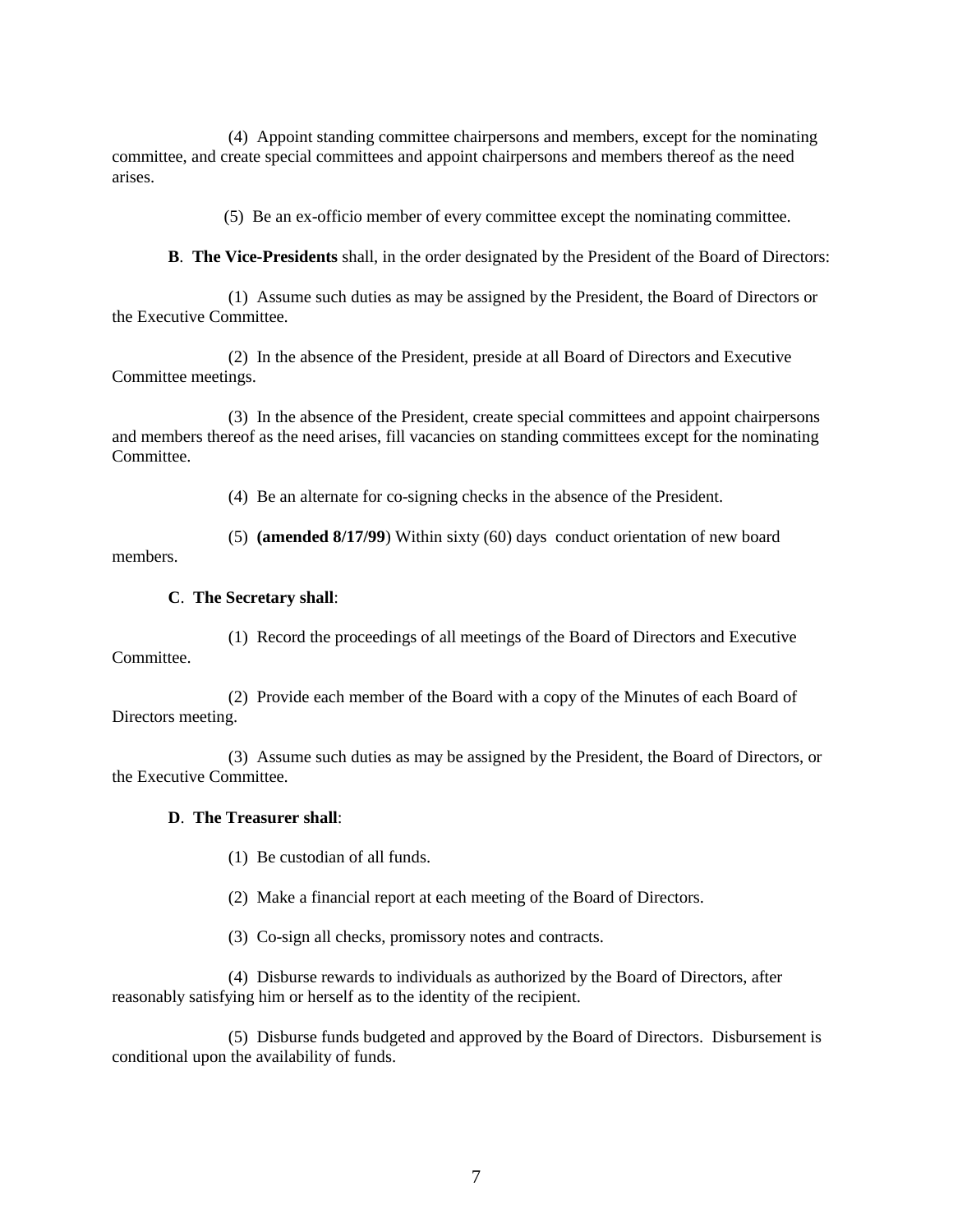## **ARTICLE VI COMMITTEES**

**Section 1: Standing Committees**: There shall be standing committees to deal with the following subjects:

- A. Fund Raising
- B. Public Awareness
- C. Organization and Policy.

And additional ones may be created by amendment to these By-Laws. The chairpersons shall be members of the Board of Directors, but additional members need not be.

**Section 2: Special Committees** : Special Committees may be created by the President of the Board of directors and the President shall have the authority to designate members of the special committees. The chairpersons shall be members of the Board, but additional members need not be.

**Section 3: Executive Committee:** There shall be an Executive Committee composed of the six (6) officers. The Executive Committee shall have all of the powers of the Board of Directors between meetings, however, when an emergency is declared by a 2/3 vote of the Executive Committee members, it shall have the authority to disburse funds not in excess of one hundred (\$100) dollars. Meetings may be called by the President and three (3) members shall constitute a quorum.

#### **Section 4. Nominating Committee**:

 **A**. **Membership**: A nominating committee shall consist of the First Vice-President as Chairperson and two (2) other members of the Board of Directors, one selected by the Chairperson and one by the President.

 **B**. **Duties**: The nominating committee shall continually screen and consider the qualifications of potential candidates for members of the Board, for their comment, the names of persons recommended for the Board. The Committee shall carry out the responsibilities assigned to it under Article VII, Nominations and Elections. To assure proper screening and consideration of candidates for the Board, members of the Board should make recommendations to the nominating committee at least thirty (30) days prior to the election.

#### **ARTICLE VII NOMINATIONS AND ELECTIONS**

**Section 1: Nominations**: The nominating committee, after obtaining the consent of each candidate, shall distribute to each Board member, at least twenty-five (25) days prior to the annual election meeting or any meeting at which an officer or Board member is to be elected, a notice setting forth the following:

 **A.** A proposed single slate of candidates for any officer position to be filled.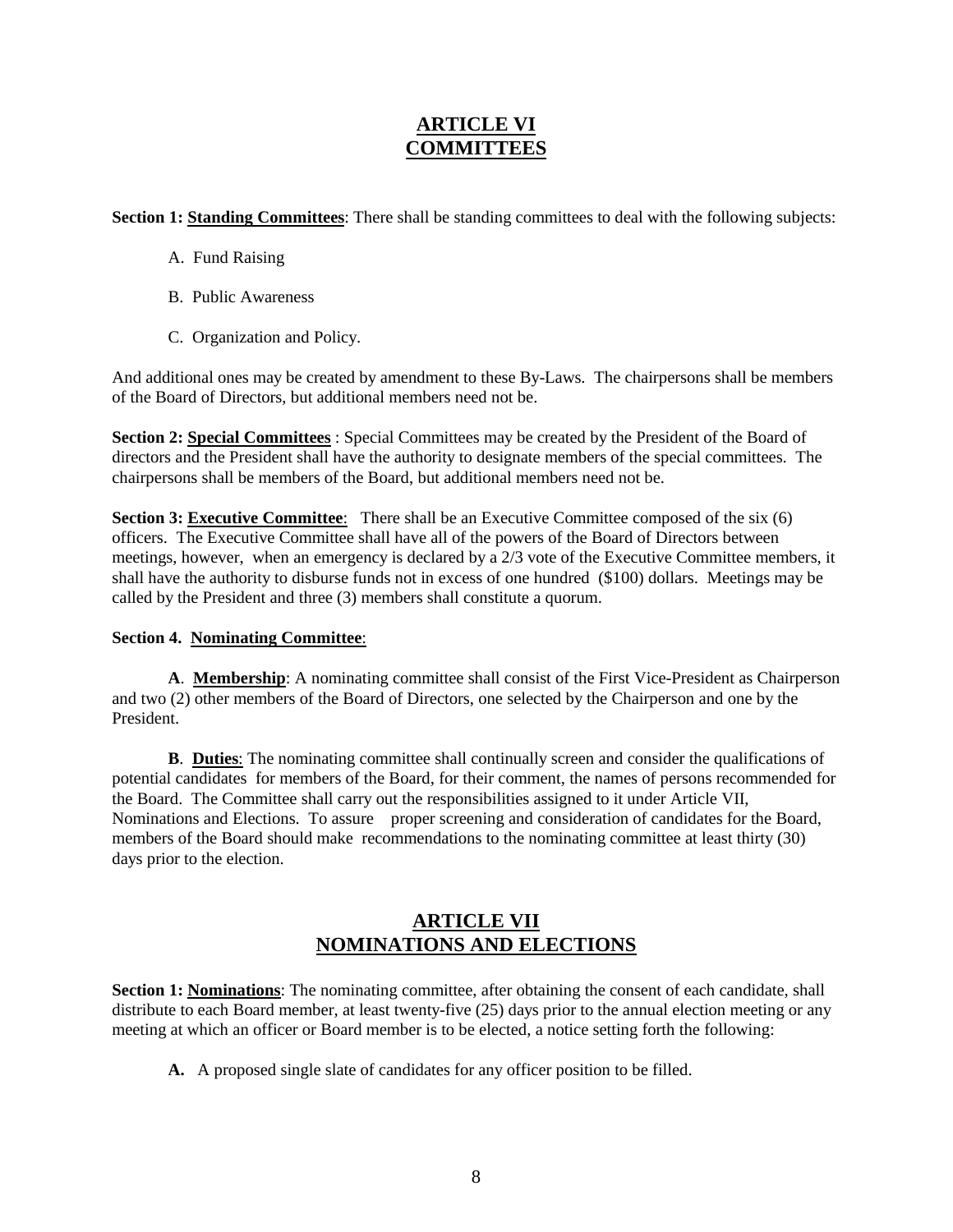**B.** At least one candidate for each of the Board positions to be filled, setting forth the terms, where appropriate.

**Section 2**: **Additional Nominations for Officers**: Additional nominations for any officer position to be filled after obtaining the consent of the nominee, may be made by petition signed by two (2) members of the Board and delivered to the Chairperson of the Nominating Committee at least one (1) week prior to the election. No member may sign a petition for more than one candidate for the same office.

#### **ARTICLE VIII CONTRIBUTIONS AND DEPOSITORIES**

**Section 1: Contributions**: Any contributions, bequests or gifts made to Maui Crime Stoppers, Inc. shall be accepted or collected and deposited only in such a manner as shall be designated by the Board of Directors.

**Section 2: Depositories** The Board of Directors shall determine what depositories shall be used by Crime Stoppers as long as such Depositories are located within the State, are authorized to transact business by the State of Hawaii and are federally insured. All checks and orders for the payment of money from said depositories shall bear the signature of two officers of the Corporation.

# **ARTICLE IX**

All contracts and evidences of debt may be executed only upon resolution of the Board of Directors. The President and the Treasurer shall execute, in the name of Crime Stoppers. All contracts of other instruments so authorized by the Board of Directors.

## **ARTICLE X FISCAL YEAR**

Maui Crime Stoppers will operate on a fiscal year beginning June 1st.

## **ARTICLE XI PARLIAMENTARY AUTHORITY**

Robert's Rules of Order, newly revised, shall be the parliamentary authority for all matters of procedures not specifically covered by the Articles of Incorporation, these By-Laws or special rules of procedure adopted by the Board of Directors.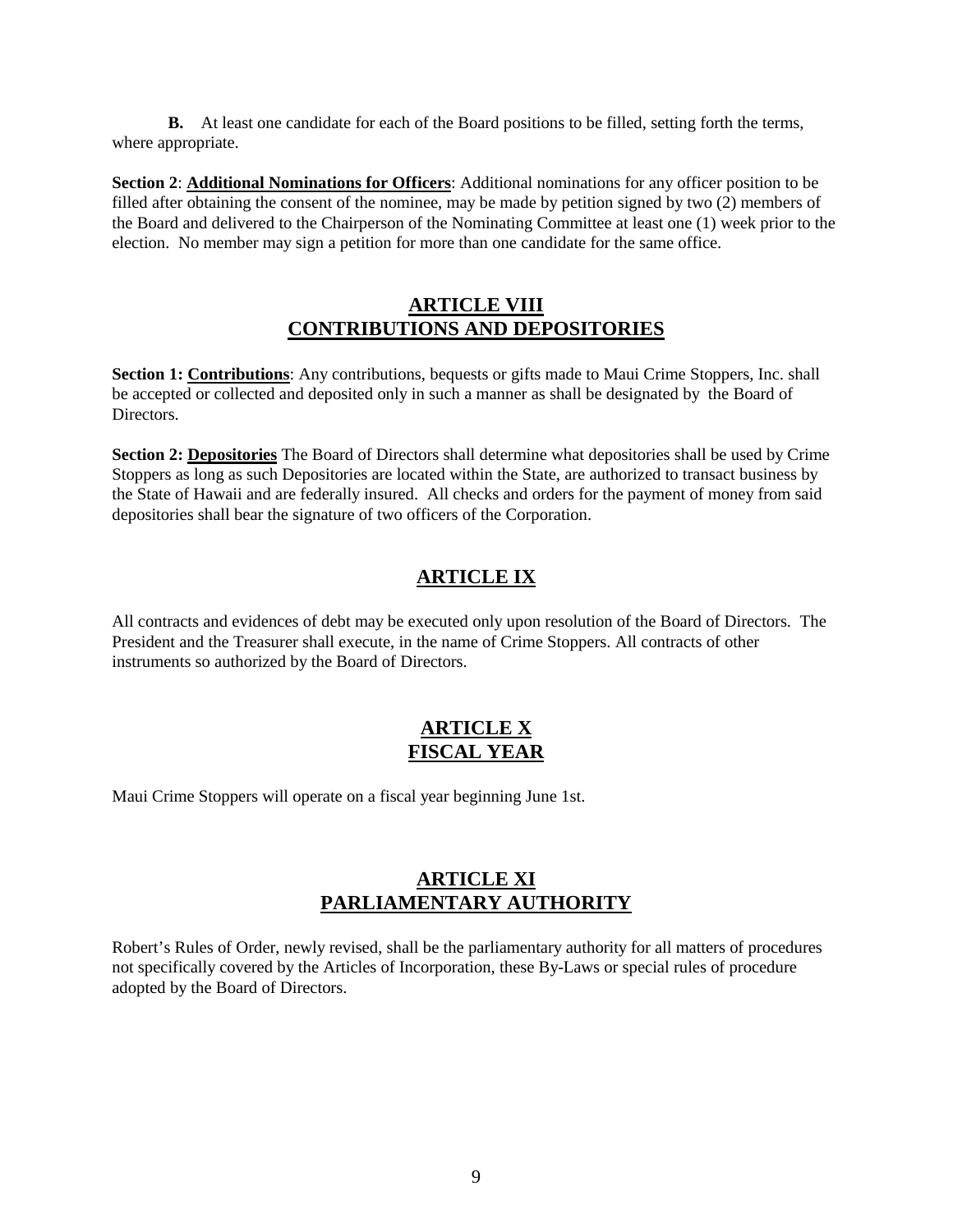## **ARTICLE XII AMENDMENTS**

These By-Laws may be amended by a two-thirds (2/3) vote of the Board of Directors at any regular meeting or special meeting, provided that the amendment has been submitted to the Board in writing at least third (30) days prior thereto.

# **CERTIFICATE**

The undersigned Secretary of Maui Crime Stoppers Incorporated hereby certifies that the foregoing bylaws were duly adopted by the members of the Board of Directors at a meeting duly called and held for such purpose on July 21, 1981 and that the same remain in full force and effect. DATED: November 5, 1982. (Signature on File)

As amended up to and including 8/17/99.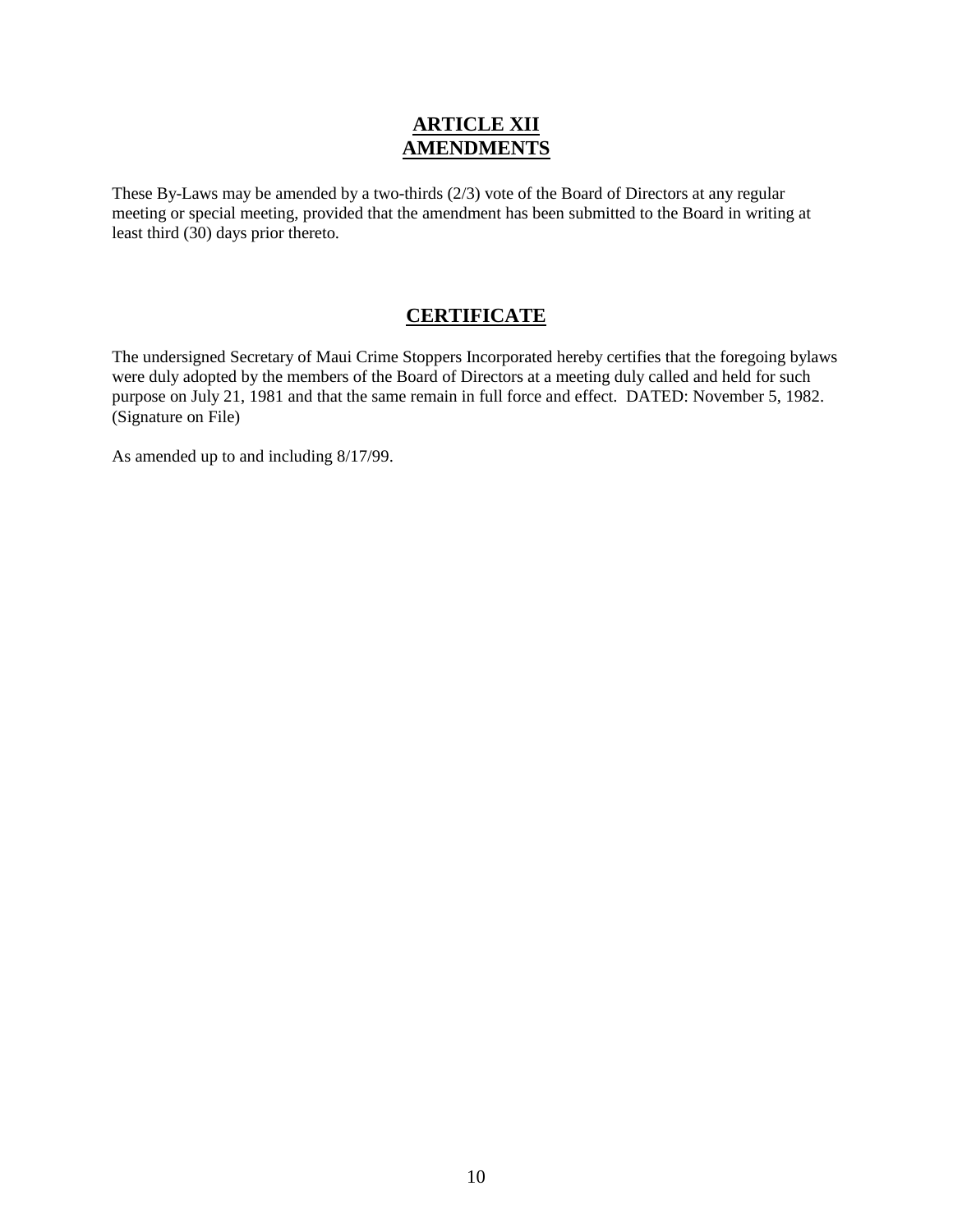# **MAUI CRIME STOPPERS INC. Standing Rules Covering Rewards and the Role of the MPD**

These Standing Rules are designed to guide the Board of Directors in its deliberations on matters pertaining to rewards and to provide sufficient flexibility for the efficient handling of unique situations. They also set forth the understanding between the Maui Police Department and the Board concerning the responsibilities of the Maui Police Department and the Police Coordinator in connection with the Crime Stoppers Program.

#### **I**. **Areas Covered by CRIME STOPPERS**

A. CRIME STOPPERS will deal primarily with unsolved felony crimes wanted in felony cases.

B. Under unique circumstances, as determined by the Board, where the purpose of CRIME STOPPERS may best be served by so doing, the Program may deal with misdemeanors.

#### **II**. **Eligibility for Rewards**

A. Any person, except as restricted below, who directly Contacts CRIME STOPPERS and gives information which leads to the arrest and indictment (or equivalent) of an adult or juvenile, or to the arrest of a fugitive wanted in a felony case, will be eligible for a reward.

B. Under Unique circumstances, where the purpose of CRIME STOPPERS may be best served by so doing, a reward may be approved and paid to an informant prior to an arrest, indictment, or apprehension, based upon the specific, detailed request of the Police Coordinator.

C. The following persons will not be eligible for a reward:

1. A commissioned law enforcement officer and members of his/her immediate family.

2. The perpetrator or co-perpetrators of the crime.

3. The victim of the crime.

4. The fugitive

5. A member of the Board of Directors of Maui Crime Stoppers Inc. and members of his or her immediate family.

D. If more than one person furnished information about the same crime or fugitive, as set forth in "A" above, the reward money shall be divided as the Board may determine, based primarily upon the relative importance of the informants information.

E. The reward shall be doubled if the informant testifies in Court.

#### **III**. **Amount of Rewards**

A. Up to \$1,000. Reward for each Αsolved≅ felony crime or arrested fugitive, will be paid.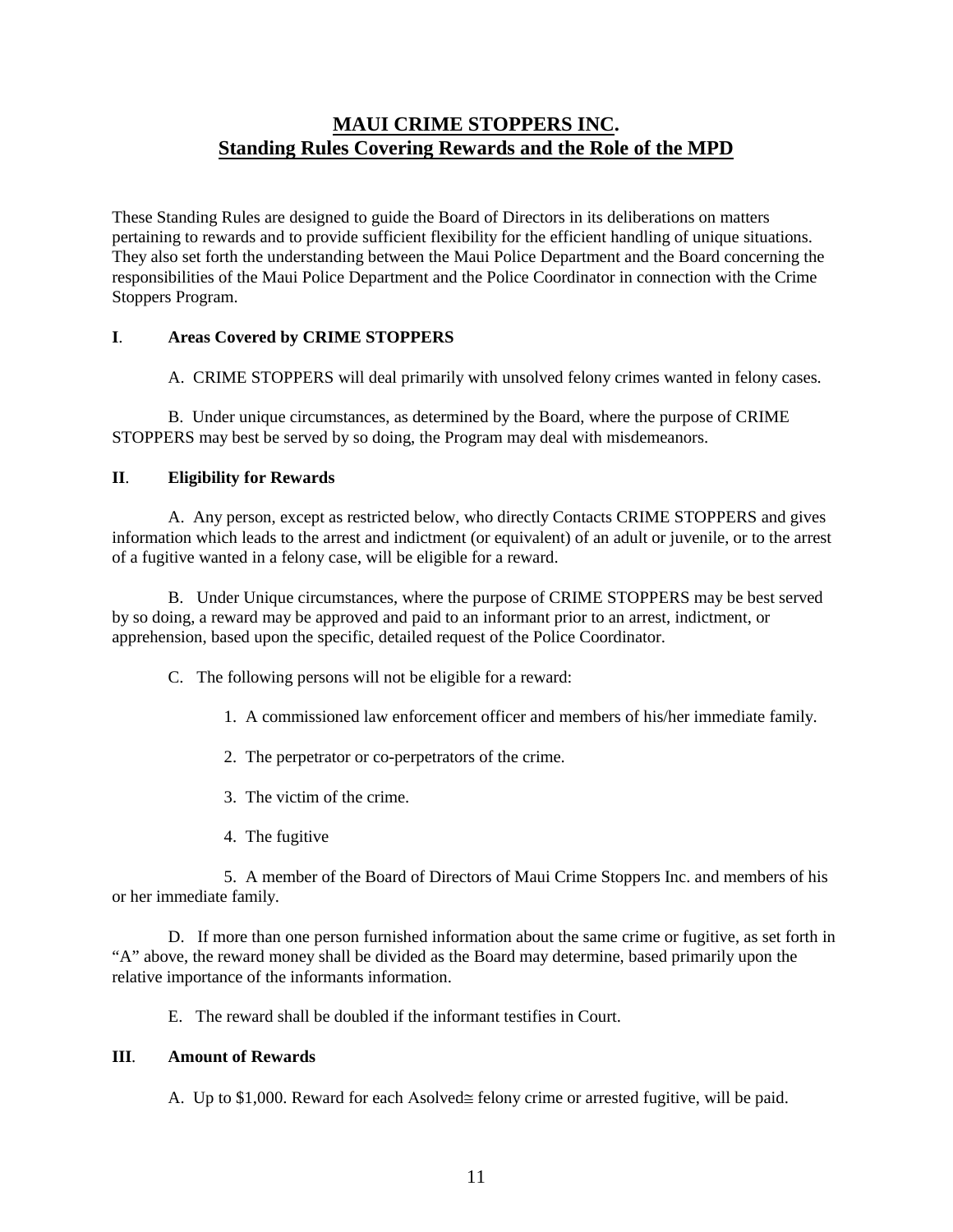B. The amount in each case shall be determined by the Board and shall depend on the importance of the Information , the nature and severity of the crime, the risk to the informant, the amount of property recovered (if any) and the importance of the informant as a regular source, all as detailed by the Police Coordinator.

#### **IV**. **Crime of the Week**

A. As the Board and the Police Coordinator may agree, a specific, unsolved felony crime or wanted fugitive shall be selected as the "Crime of the Week."

B. The "Crime of the Week" will be publicized by the media with a reward offered for information which "solves" the crime, or leads to the arrest of the fugitive.

C. As the Board and the Police Coordinator may agree, rewards for unpublicized felonies may be awarded for information which "solves" the crime or leads to the arrest of the fugitive.

#### **V. Method of Payment**

A. The board will be responsible for the payment of approved rewards to informants. Payment shall be made by a member of the Board (normally the Treasurer) and not by a member of the MPD; provided however, for good cause shown, the Executive Committee may designate a member of MPD or someone other than a Board member to make payment.

B. After following procedures designed to insure that it the correct person, the informant shall be paid in cash to help preserve anonymity.

C. If a "drop" procedure is used, it should be witnessed by at least two persons, one of whom shall be a board member.

**VI. The Board may suspend any of the foregoing rules at any meeting of the Board or Executive Committee by a two-thirds (2/3) vote.**

#### **VII. Maui Police Department's Role in CRIME STOPPERS**

A. The MPD will assign at least one qualified police officer as Coordinator of the CRIME STOPPERS PROGRAM, and such additional, full-time or part-time trained personnel, as may be necessary to carry out the responsibilities of the Coordinator.

B. The MPD Coordinator is responsible for:

1. Having the CRIME STOPPERS PHONE (242-6966) manned during a minimum period of 8:00 A.M. to 5:00 P.M., Monday through Friday.

2. Liaison with the Board of Directors

3. Liason with the media.

4. Processing raw intelligence received and coordinating it with appropriate police